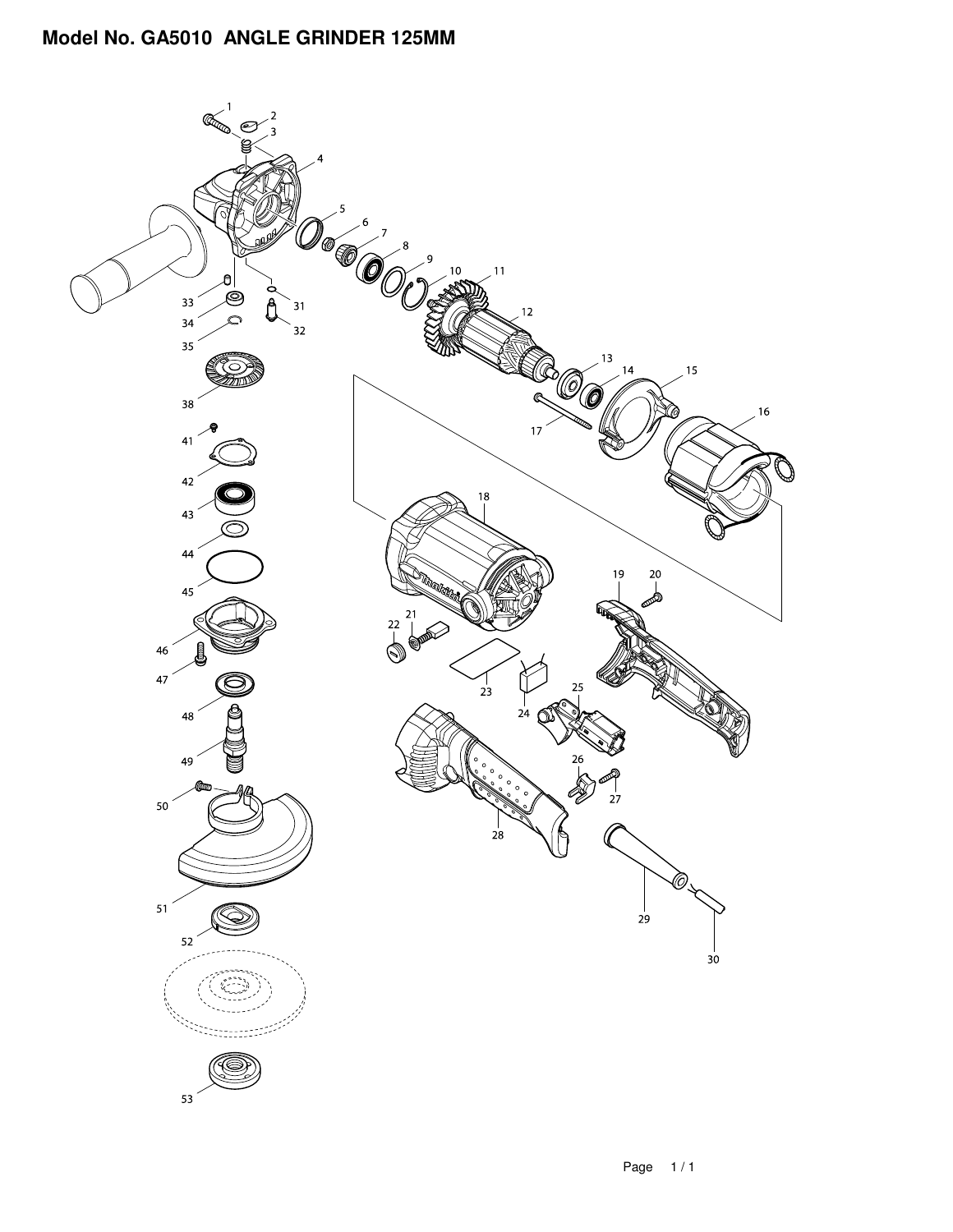## **Model No. GA5010 ANGLE GRINDER 125MM**

| Item            | Parts No. | Description                 | I/C   | QTY                     | N/O      | Opt. 1   | Opt. 2 | <b>NOTE</b> |
|-----------------|-----------|-----------------------------|-------|-------------------------|----------|----------|--------|-------------|
| 001A            | 266041-8  | <b>TAPPING SCREW 5X25</b>   |       | $\overline{4}$          | $\star$  | 73181500 |        |             |
| $001 - 1A$      | 266459-3  | <b>TAPPING SCREW 5X25</b>   | O     | $\overline{4}$          |          | 73181500 |        |             |
| $001 - 1L$      | 266459-3  | TAPPING SCREW 5X25          |       | 4                       |          | 73181500 |        |             |
| 002             | 417771-6  | PIN CAP                     |       | 1                       |          | 40169390 |        |             |
| $003-1$         | 234057-1  | <b>COMPRESSION SPRING 8</b> |       | 1                       |          | 73209090 |        |             |
| 004             | 318158-4  | <b>GEAR HOUSING</b>         |       | 1                       |          | 84679900 |        |             |
| 005             | 262132-3  | RUBBER RING 27              |       | 1                       |          | 73182990 |        |             |
| 006             | 264010-3  | HEX.NUT M7                  |       | 1                       |          | 73181600 |        |             |
| 007             | 227517-0  | SPIRAL BEVEL GEAR 13        |       | 1                       |          | 84679900 |        |             |
| 008A            | 211088-7  | <b>BALL BEARING 6000DDW</b> |       | 1                       | $^\star$ | 84821090 |        |             |
| 008-1A          | 210059-1  | BALL BEARING 6000DDW        | $\,<$ | 1                       |          | 84821090 |        |             |
| 008-1L          | 210059-1  | BALL BEARING 6000DDW        |       | 1                       |          | 84821090 |        |             |
| 009             | 267352-4  | FLAT WASHER 22              |       | 1                       |          | 73182200 |        |             |
| 010             | 962107-9  | RETAINING RING (INT) R-30   |       | $\mathbf{1}$            |          | 73182990 |        |             |
| 011             | 240094-5  | <b>FAN 70</b>               |       | 1                       |          | 84145190 |        |             |
| 012A            | 513704-0  | ARMATURE ASS'Y 240V         |       | 1                       | $\star$  | 85030090 |        |             |
| D <sub>10</sub> |           | INC. 11,13,14               |       |                         | $^\star$ |          |        |             |
| $012 - 1A$      | 510132-0  | ARMATURE ASS'Y 240V         | O     | 1                       |          |          |        |             |
| D <sub>10</sub> |           | INC. 11, 13, 14             |       |                         |          |          |        |             |
| $012 - 1L$      | 510130-4  | ARMATURE ASS'Y 115V         |       | 1                       |          |          |        |             |
| D <sub>10</sub> |           | INC. 11,13,14               |       |                         |          |          |        |             |
| 013             | 681644-1  | <b>INSULATION WASHER</b>    |       | $\mathbf{1}$            |          | 73182200 |        |             |
| 014A            | 210044-4  | BALL BEARING 608DDW         |       | 1                       | $\star$  | 84821090 |        |             |
| $014 - 1A$      | 210005-4  | <b>BALL BEARING 608DDW</b>  | O     | 1                       |          | 84821090 |        |             |
| $014 - 1L$      | 210005-4  | <b>BALL BEARING 608DDW</b>  |       | 1                       |          | 84821090 |        |             |
| 015             | 419961-7  | <b>BAFFLE PLATE</b>         |       | 1                       |          | 84679900 |        |             |
| 016A            | 525768-2  | FIELD ASS'Y 220-240V        |       | $\mathbf{1}$            |          | 85030090 |        |             |
| 016L            | 528808-5  | FIELD ASS'Y 115V            |       | 1                       |          |          |        |             |
| C10             | 654020-2  | <b>RING TERMINAL</b>        |       | $\overline{\mathbf{c}}$ |          | 73182990 |        |             |
| C <sub>20</sub> | 654501-6  | CONNECTOR P-1.25            |       | $\overline{c}$          |          | 73182990 |        |             |
| 017             | 266340-8  | <b>TAPPING SCREW 4X65</b>   |       | $\overline{\mathbf{c}}$ |          | 73181500 |        |             |
| 018             | 158278-0  | MOTOR HOUSING COMPLETE      |       | 1                       |          | 84679900 |        |             |
| C <sub>10</sub> | 643708-9  | <b>BRUSH HOLDER 5-11</b>    |       | 2                       |          | 82078000 |        |             |
| 019             | 188291-4  | <b>HANDLE SET</b>           |       | 1                       |          | 84679900 |        |             |
| D <sub>10</sub> |           | <b>INC. 28</b>              |       |                         |          |          |        |             |
| 020             | 266326-2  | TAPPING SCREW 4X18          |       | 4                       |          | 73181500 |        |             |
| 021             | 191963-2  | CARBON BRUSH CB-303         |       | 1                       |          | 85452000 |        |             |
| 022             | 643750-0  | BRUSH HOLDER CAP 7-11       |       | 2                       |          | 40169390 |        |             |
| 023             | 863595-2  | GA5010 NAME PLATE           |       | 1                       |          |          |        |             |
| 025             | 651193-2  | SWITCH TG933TR-1            |       | 1                       |          | 85366990 |        |             |
| 026             | 687260-7  | <b>STRAIN RELIEF</b>        |       | 1                       |          | 73182990 |        |             |
| 027             | 266326-2  | TAPPING SCREW 4X18          |       | 1                       |          | 73181500 |        |             |
| 028             | 188291-4  | HANDLE SET                  |       | 1                       |          | 84679900 |        |             |
| D <sub>10</sub> |           | <b>INC. 19</b>              |       |                         |          |          |        |             |
| 029             | 682503-2  | CORD GUARD 8-90             |       | 1                       |          | 73182990 |        |             |
| 030             | 666066-6  | POWER SUPPLY CORD 1.0-2-2.5 |       | $\mathbf{1}$            |          | 85442090 |        |             |
| 031             | 213977-2  | O RING 7                    |       | 1                       |          | 40169320 |        |             |
| 032             | 256505-0  | SHOULDER PIN 5              |       | 1                       |          | 73182990 |        |             |